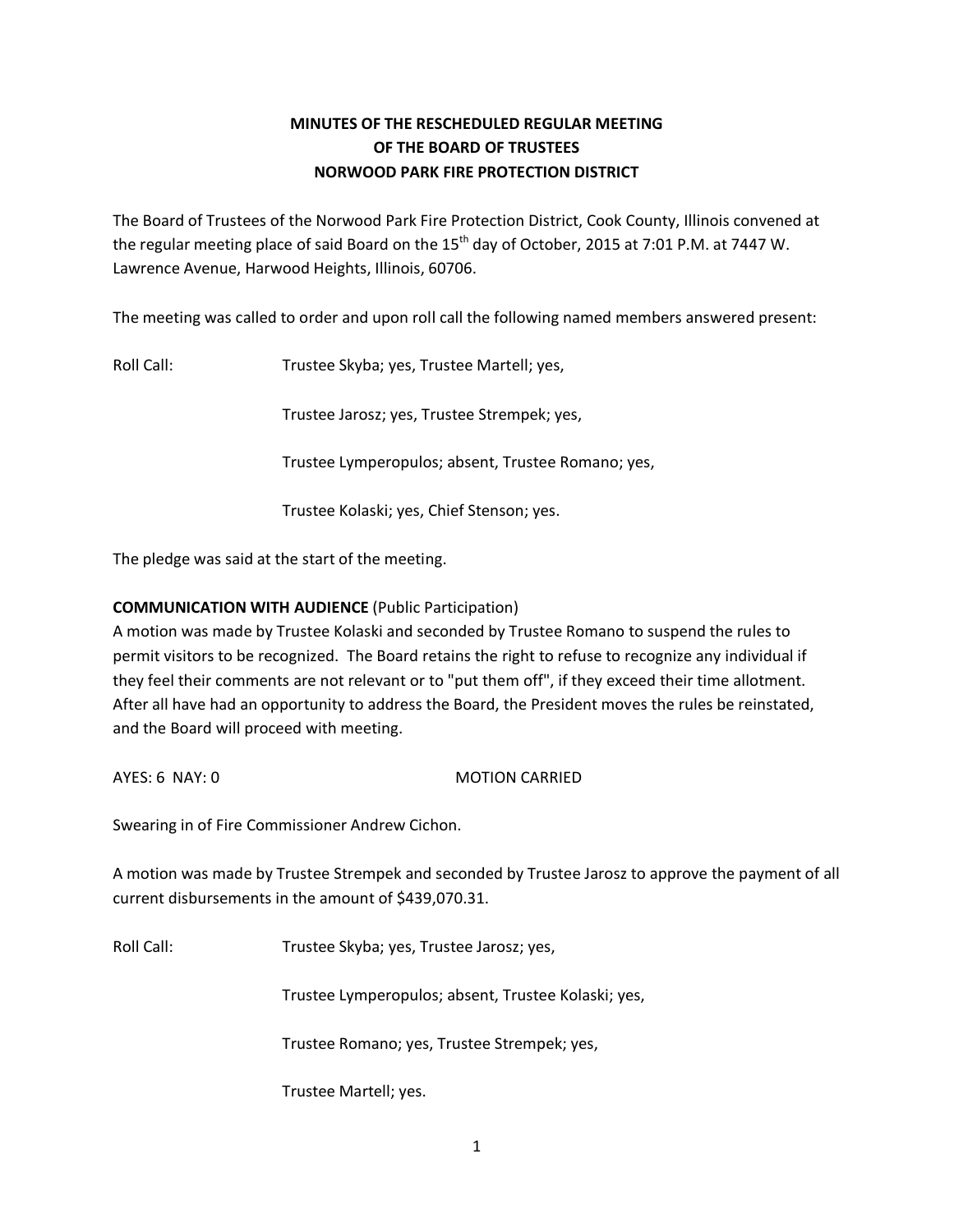#### AYES: 6 NAY: 0 MOTION CARRIED

Motion by Trustee Martell and seconded by Trustee Skyba to approve the minutes of the Regular Session meeting held on September 14<sup>th</sup>, 2015.

| Roll Call: |       | Trustee Kolaski; yes, Trustee Romano; yes,           |
|------------|-------|------------------------------------------------------|
|            |       | Trustee Lymperopulos; absent, Trustee Strempek; yes, |
|            |       | Trustee Jarosz; yes, Trustee Martell; yes,           |
|            |       | Trustee Skyba; yes.                                  |
| AYES: 6    | NAY:0 | <b>MOTION CARRIED</b>                                |

Motion by Trustee Kolaski and seconded by Trustee Skyba to approve the minutes of the Special meeting held on September 30<sup>th</sup>, 2015.

Roll Call: Trustee Kolaski; yes, Trustee Romano; yes,

Trustee Lymperopulos; absent, Trustee Strempek; yes,

Trustee Jarosz; yes, Trustee Martell; yes,

Trustee Skyba; yes.

AYES: 6 NAY: 0 MOTION CARRIED

Trustee Lymperopulos arrived at 7:11 pm

Motion by Trustee Skyba and seconded by Trustee Kolaski to approve the minutes of the Closed Session meeting held on September 14<sup>th</sup>, 2015.

Roll Call: Trustee Kolaski; yes, Trustee Strempek; yes,

Trustee Martell; yes, Trustee Romano; yes,

Trustee Lymperopulos; absent, Trustee Skyba; yes,

Trustee Jarosz; yes.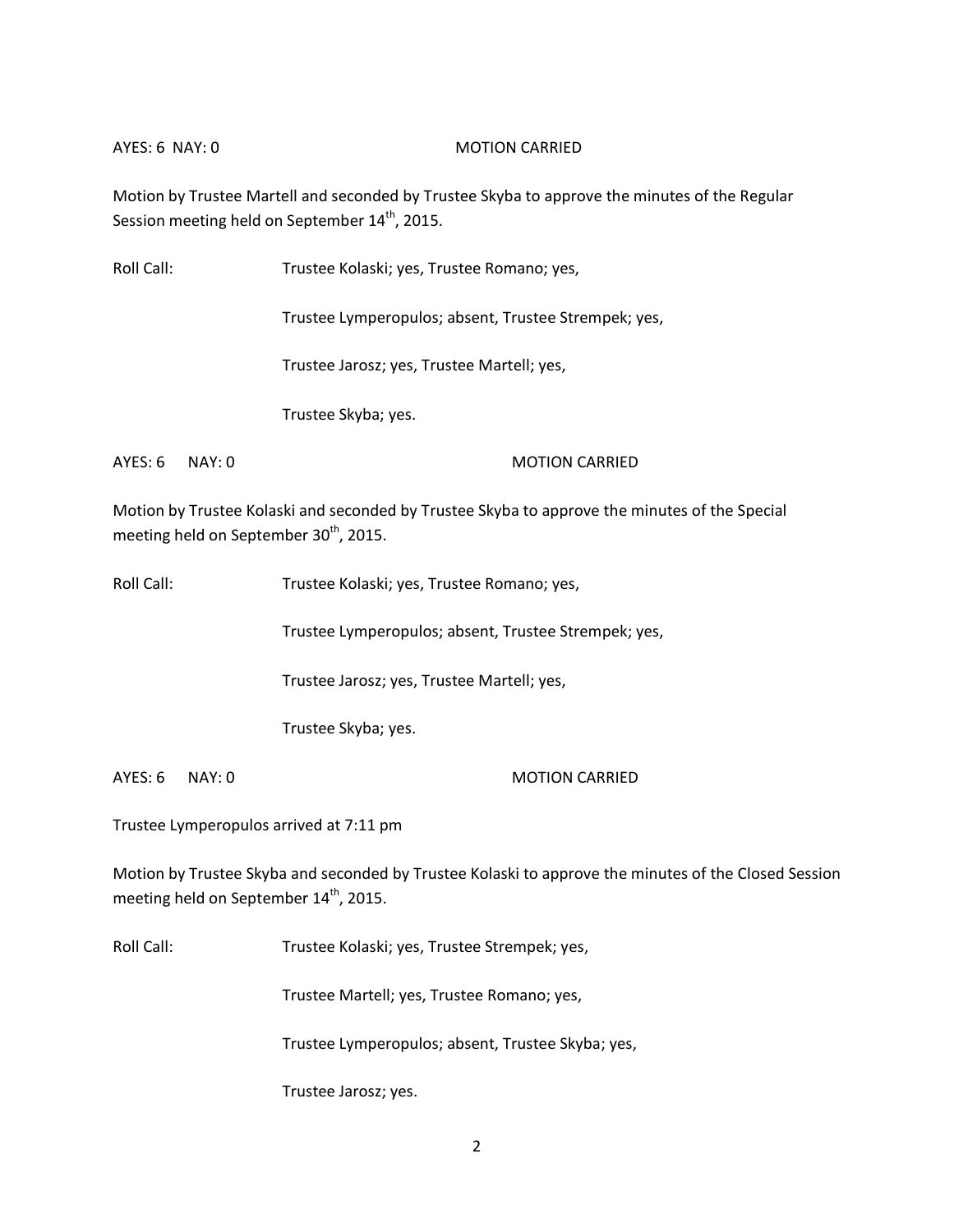#### AYES: 6 NAY: 0 MOTION CARRIED

Motion by Trustee Romano and seconded by Trustee Jarosz to approve the minutes of the Closed Session meeting held on September 30<sup>th</sup>, 2015.

Roll Call: Trustee Kolaski; abstain, Trustee Strempek; yes,

Trustee Martell; yes, Trustee Romano; yes,

Trustee Lymperopulos; abstain, Trustee Skyba; yes,

Trustee Jarosz; yes.

AYES: 5 ABSTAIN: 2 NAY: 0 MOTION CARRIED

Assets

### **TREASURER'S REPORT**

Schedule of Assets (Arising from Cash Transactions) August  $31<sup>th</sup>$ , 2015

| Checking and money market accounts (interest rate-APY):     |                |
|-------------------------------------------------------------|----------------|
| Plaza Bank checking #4303503 (0.046%)                       | \$4,920.37     |
| Plaza Bank money market #4303498 (0.295%)                   | 1,121,502.65   |
| Plaza Bank ambulance billing money market #4304492 (0.295%) | 814,607.63     |
| Plaza Bank-Medical #1003102                                 | 1,739.91       |
| Total checking and money market accounts                    | 1,942,770.56   |
| Certificates of deposit (interest rate and maturity):       |                |
| Plaza Bank (0.65%, 03/02/16)                                | 629,080.25     |
| Belmont Bank and Trust (1.00% 08/23/16)                     | 548,766.72     |
| Belmont Bank (1.00% 08/05/16)                               | 126,332.91     |
| Plaza Bank (0.65% 03/18/16)                                 | 427,062.69     |
| Belmont Bank (1.00% 08/21/16)                               | 524,644.58     |
| Belmont Bank (.996% 07/19/16)                               | 370,674.72     |
| Total certificates of deposit                               | 2,626,561.87   |
| Total checking, money market and certificates of deposit    | \$4,569,332.43 |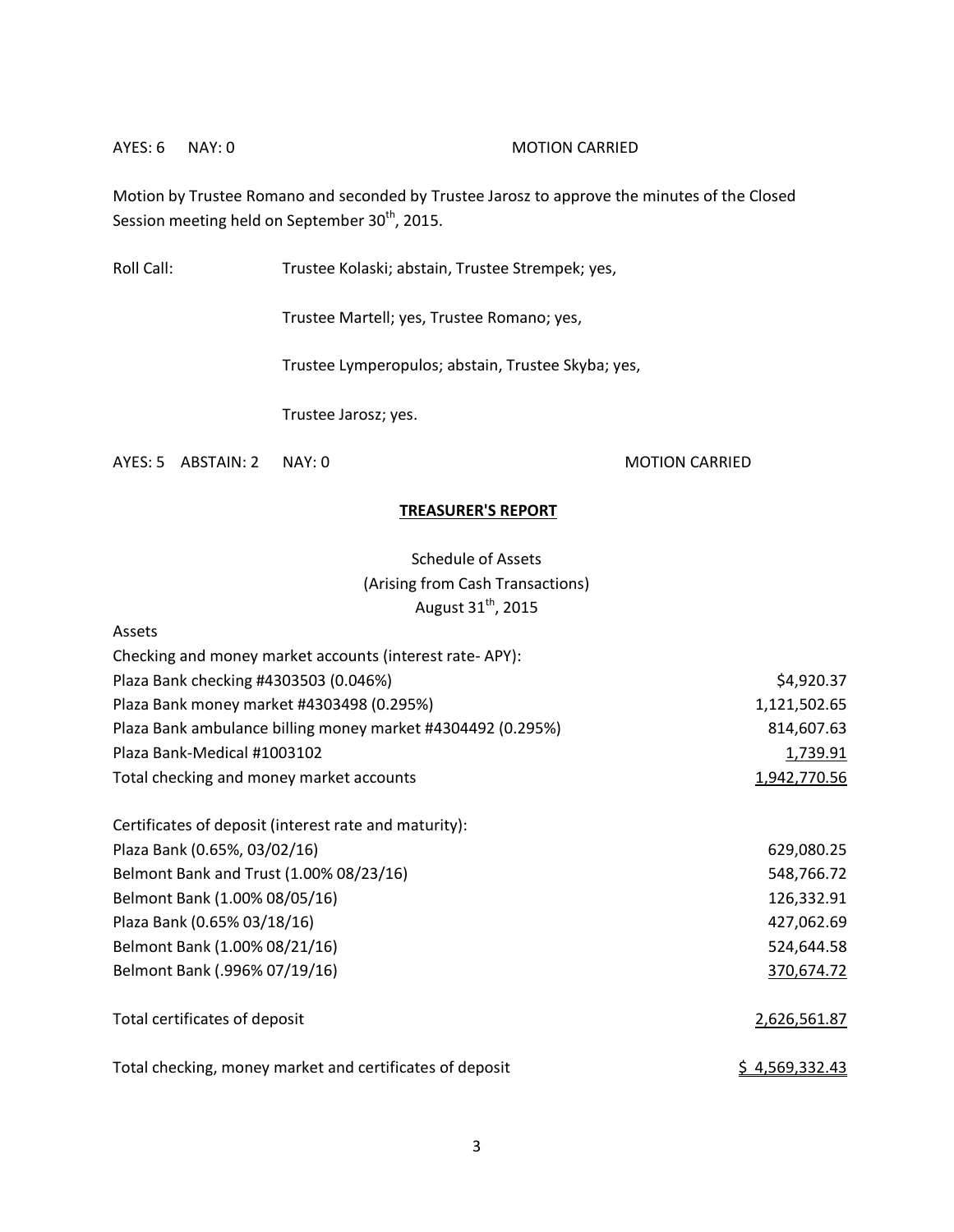Motion by Trustee Martell seconded by Trustee Strempek to approve the Treasurer's report as presented from the Financial Statement for September 2015**.** 

Trustee Romano stated that we have received the bulk of our tax money, we now see a decline in our revenues, but still remain close to our \$400,000 a month expenses.

Trustee Martell asked the chief if he has seen an increase in monthly disbursements compared to last year. Chief stated that certain months there are increased amounts due to special payouts, but otherwise we are around 410,000 which is up from last year.

Trustee Martell asked when we can expect to see a draft of the audit. Chief stated they were waiting for the completion of Lauterbach's report. Will follow up and see when we can expect it.

Roll Call: Trustee Skyba; yes, Trustee Jarosz; yes,

Trustee Lymperopulos; yes, Trustee Kolaski; yes,

Trustee Romano; yes, Trustee Strempek; yes,

Trustee Martell; yes.

AYES: 7 NAY: 0 MOTION CARRIED

# **Chiefs Report:**

All Trustees received a copy of the alarm report.

All Trustees received a copy of the inspection report along with the list of completed inspections for this month.

After meeting with the Human Capital committee I proceeded to start the process of hiring a new candidate. The next four candidates on the list were already hired on other departments and declined the position. The number 6 candidate who we really wanted has worked here for the past three years and left two months ago to work for the Evanston Fire Dept. He would love to be hired here and asked us to proceed with the process. He is an excellent employee and will fit right in the rotation with minimal training. We have completed his background check and he is scheduled for his psyche and poly. After those results come in he will be scheduled for his medical physical. We would be looking at a start date of 12/1/15 or 1/1/16

I have reached out to other departments for a more in depth physical. I have found that some depts. use Elmhurst hospital because they add a lifting evaluation with a physical therapist along with the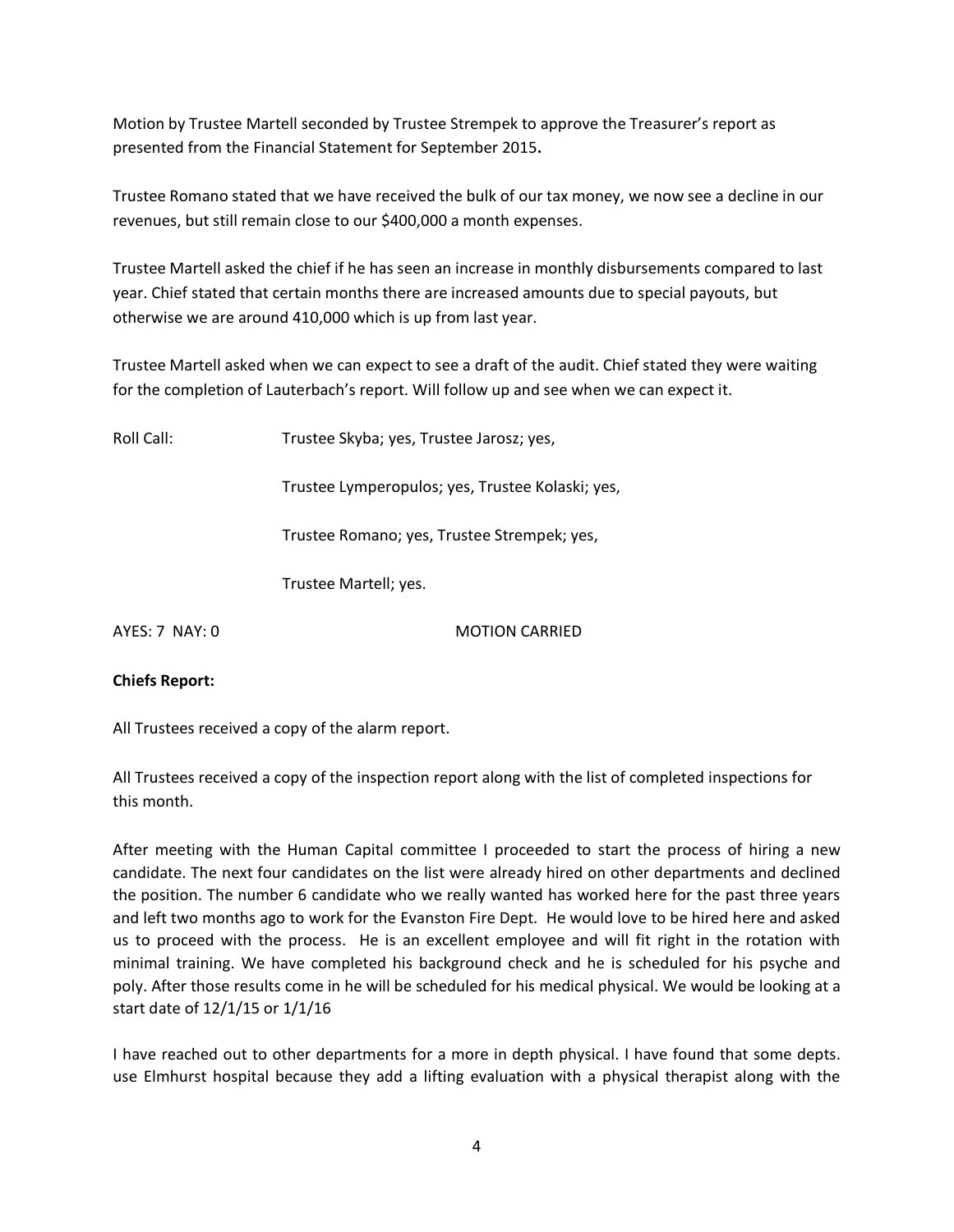NFPA physical. They will also do the drug screens and the cardiac stress test. I would like to give them a try and their cost is around 7 to 8 hundred which is cheaper than we paid last time.

Next month's meeting on November  $9<sup>th</sup>$  we will have the promotion of Jeff Peistrup to Lieutenant. This is a recommendation of the Human Capital committee. I will order a cake and we will probably have some of Jeff's family and friends attending.

I have contacted the attorney that Shawn Flaherty recommended to handle the Nagrocki accident from 2010. He is dealing with Shawn's office getting all the information he needs.

Changing the time of meetings has become an issue. We can't do the first week of the month because we will not have the information for the financial report. We can do the fourth week but we will be approving the bills late. We can't do Tuesday, Wednesday or Thursday because Jerry can't make it. Shawn said if we only need him once or twice a year he will try and make it or send another attorney if we leave it as is.

I have contacted 4 different roof consultants. They all said they would get the quote out the same day. I only received two bids back so far, one from RCI with a quote of \$6,600 but no inspections, which they quote at \$1,100 each. The other STI for \$9,200 but includes all inspections. I will keep trying.

We received the I-pads we purchased. The FPB has one day of training with Rich Busser and they have started using it in the field. Rich is currently putting the maintenance sheets on the I-pads so we can go paperless. Would this be something we could do in the future for our board meetings? Discussion about meetings becoming paperless. Trustee Martell states that he would like to have a flat screen to view what the Trustees are looking at.

An employee has now been cut off of workers Comp. They say he has reached maximum medical improvement. He will be drawing his salary from his vacation, personal days and sick time. He has \$52,000 which would carry him for 13.5 paychecks or until his disability hearing is settled.

I would like to thank everybody that came and helped at the open house. We all made it out with 10 fingers. We had a great crowd; the cool weather didn't stop anyone.

The Christmas party will be December  $5<sup>th</sup>$ , 2015.

Discussion on the flu shots- we still have about 50 shots and will be administering them again on October 27<sup>th</sup> with a nurse from Resurrection. We will display it on our marquee.

Motion by Trustee Skyba and seconded by Trustee Martell to accept the Chief's Report for September 2015 as presented.

#### AYES: 7 NAY: 0 MOTION CARRIED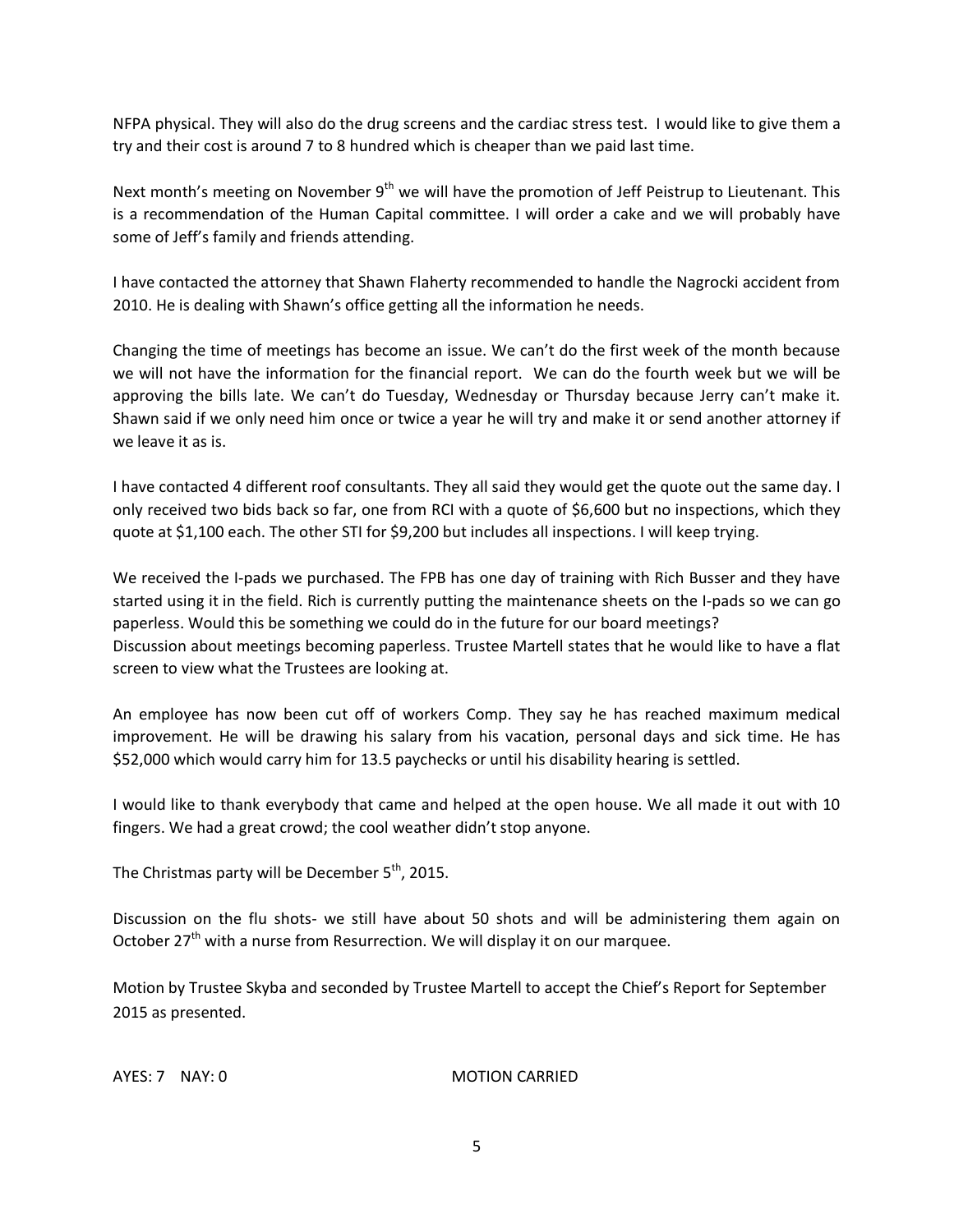Motion by Trustee Jarosz and seconded by Trustee Lymperopulos to go into Closed Session to discuss the appointment, employment, compensation, discipline, performance, or dismissal of specific employee (5 ILCS 120/2(c)(1) and Litigation (5 ILCS 120/2(c)(11)).

| Roll Call:                          | Trustee Kolaski; yes, Trustee Martell; yes,                           |
|-------------------------------------|-----------------------------------------------------------------------|
|                                     | Trustee Skyba; yes, Trustee Jarosz; yes,                              |
|                                     | Trustee Strempek; yes, Trustee Lymperopulos; yes,                     |
|                                     | Trustee Romano; yes.                                                  |
| AYES: 7 NAY: 0                      | <b>MOTION CARRIED</b>                                                 |
| Went into Closed Session at 7:29 pm |                                                                       |
|                                     | Return to open session at 9:11 pm. No votes taken. No decisions made. |
| Roll Call:                          | Trustee Skyba; yes, Trustee Martell; yes,                             |
|                                     | Trustee Jarosz; yes, Trustee Strempek; yes,                           |
|                                     | Trustee Lymperopulos; yes, Trustee Romano; yes,                       |
|                                     | Trustee Kolaski; yes, Chief Stenson; yes.                             |
|                                     |                                                                       |

# **President Report:**

Trustee Martell stated there is nothing to report at this time.

#### **Committee Reports:**

Finance Committee- Trustee Romano stated there is nothing to report at this time.

Building and Equipment Committee- Chairman Lymperopulos stated we are in the process of getting a consultant for the roof project.

Information Technology Committee - Chairman Strempek stated there is nothing to report at this time.

Policy Committee- Trustee Skyba stated we will have the Rules and Regulations ready for the November meeting. The redline version will be sent out to all board members.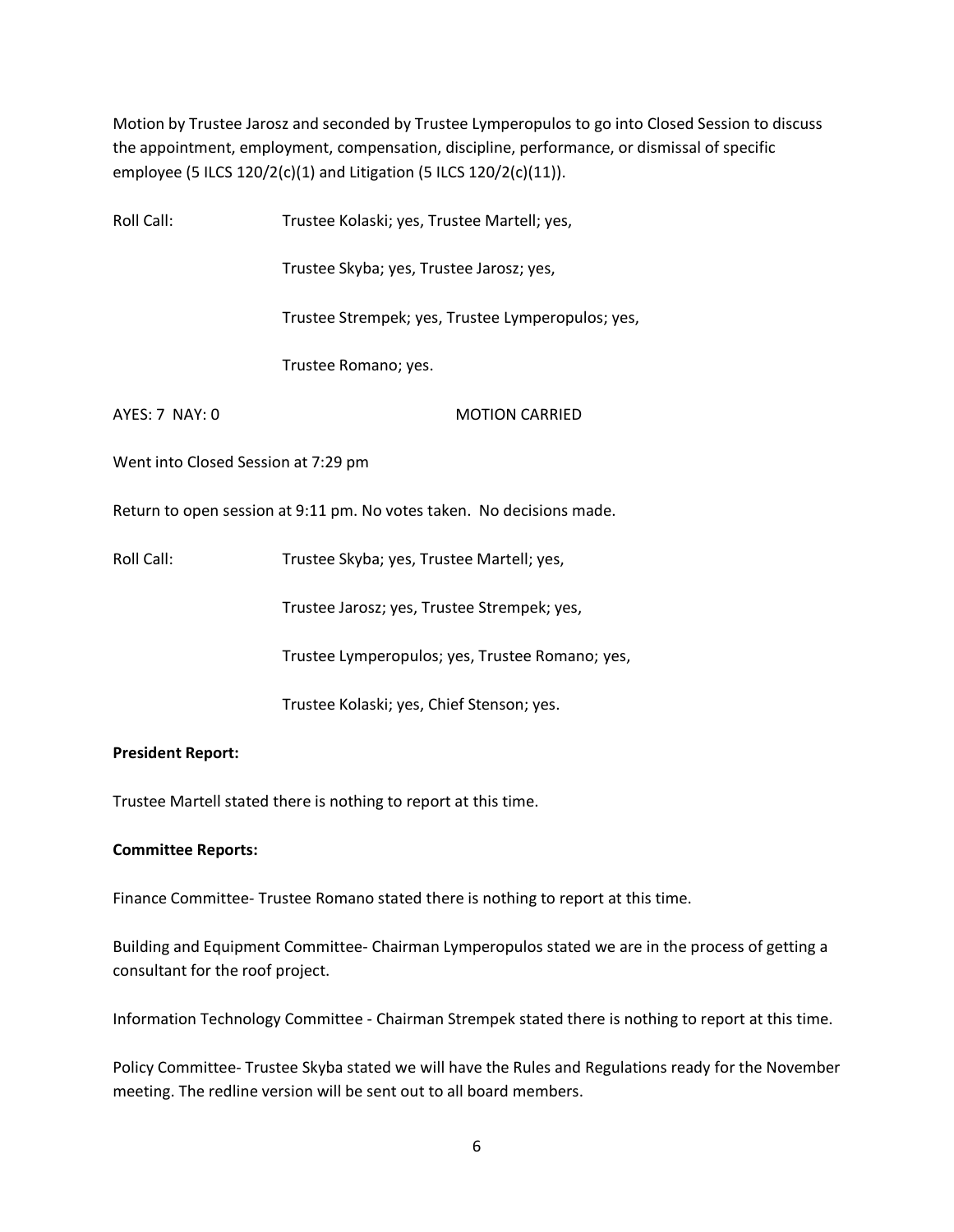Strategic Planning Committee- Trustee Martell stated they will meet and report at the November meeting.

Human Capital Committee-Trustee Skyba stated they met and will recommend hiring a firefighter and promoting a lieutenant.

Community Relations Committee- Trustee Jarosz stated they met but there is nothing to report at this time.

Pension Fund-Trustee Romano stated there is a meeting on October 29<sup>th</sup>, 2015.

# **Old Business:**

None.

### **New Business**:

Motion to approve the one year Customer Service Agreement with Call One Incorporated for telecommunication.

No motion by Trustees- motion failed.

Need to have dates of service added. Discussion on issues with repeaters and circuits. Discussion.

Motion by Trustee Romano and seconded by Trustee Strempek to approve the renewal from Blue Cross Blue Shield health insurance PPO policy RPPC3426, effective December 1, 2015 through November 2016.

Roll Call: Trustee Skyba; yes, Trustee Martell; yes,

Trustee Jarosz; yes, Trustee Strempek; yes,

Trustee Lymperopulos; yes, Trustee Romano; yes,

Trustee Kolaski; yes.

AYES: 7 NAY: 0 MOTION CARRIED

Motion to hire a roofing consultant for the entire roof repair was tabled.